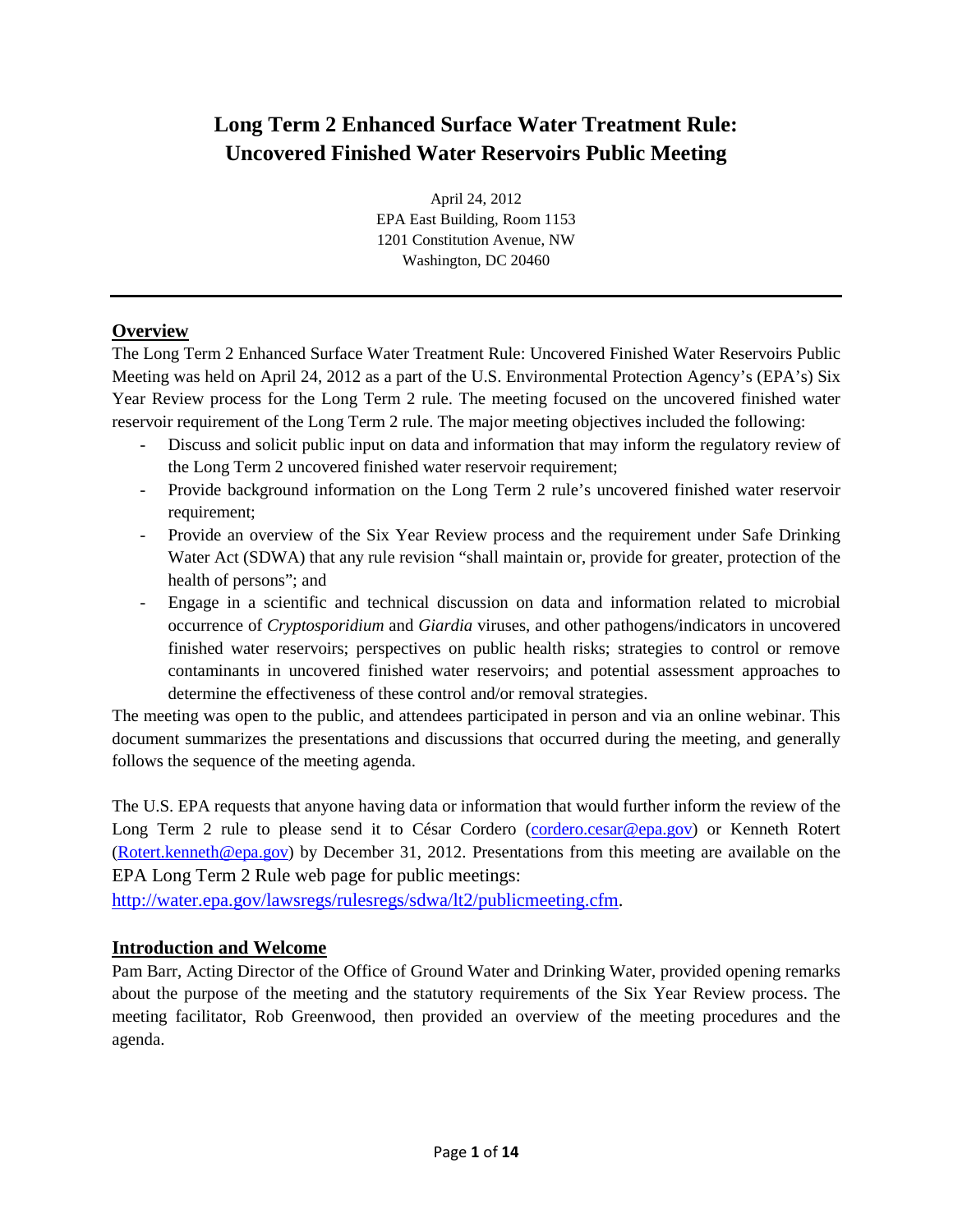# **Presentation 1:** *Overview of the Long Term 2 Enhanced Surface Water Treatment Rule* **(Michael Finn, U.S. EPA)**

Mr. Finn gave an overview of the Long Term 2 rule. The Long Term 2 rule was published in 2006, with the intent of reducing pathogen contamination in drinking water. It was intended to address numerous public health issues by targeting high-risk water systems, especially those linked to *Cryptosporidium* and other microbial pathogens in drinking water. Long Term 2 reflects the Microbials and Disinfection Byproducts (MDBP) Federal Advisory Committee's Agreement in Principle (AIP) recommendations. Mr. Finn also provided information related to the history of uncovered finished water reservoirs (UCFWRs) in the United States and relevant regulatory and legal actions.

EPA established the uncovered finished water reservoir provision to address concerns related to contamination of treated water via bird waste, wild and domestic animal wastes, human activity, algal growth, insects, and airborne deposition. Following his presentation, Mr. Finn addressed clarifying questions from the audience, as referenced below.

- **Question:** *Portland, Oregon looked for a formal benefit analysis of the original Long Term 2 rule but has been unable to find one. Was there a benefit analysis conducted in addition to the cost analysis?*

**Answer:** There is not an actual cost-benefit analysis, but there are qualified benefits described in the economic analysis, as well as the preamble to the rule.

- **Question:** *Where are the 38 remaining uncovered reservoirs?* **Answer:** The remaining UCFWRs are on the coasts – none exist in the Midwest. These range from small to very large, but for security reasons specific utilities cannot be named.
- **Question:** *Did the final MDBP AIP include mitigation options?* **Answer:** Yes it did.

### **Presentation 2:** *Regulatory Review Process for Long Term 2* **(Wynne Miller, U.S. EPA)**

Ms. Miller provided an overview of the regulatory review process. This overview included the statutory requirements and considerations for the Long Term 2 review, a discussion of previous Six-Year reviews, a description of the expected timeframe for the Long Term 2 review, and a discussion of information and data that the U.S. EPA hopes to collect as a part of the review process. The Six-Year Review is a requirement of the 1996 Safe Drinking Water Act Amendments. Executive Order 13563 is an additional driver for EPA's review of the Long Term 2 rule as described in the document "Improving Our Regulations: Final Plan for Periodic Retrospective Reviews of Existing Regulations" (USEPA, August 2011). The Long Term 2 rule is one of 35 agency-wide regulations EPA is reviewing in response to Executive Order 13563.

The Long Term 2 review is currently in its initial stages and is expected to be completed by the March 2016. Technical review elements generally included in Six-Year Reviews are health risks, occurrence, implementation-related issues, analytical methods, and treatment technologies and techniques. These elements are expected to be evaluated during the Long Term 2 review, which will ultimately result in either a decision to take no action, or a decision to revise the rule. If EPA makes a decision that a revision is necessary, then it would initiate the rule making process. Any final decision about revising the regulation would depend on further analyses conducted by EPA as part of the revision process. Ms. Miller addressed clarifying questions about the Long Term 2 review process as presented below.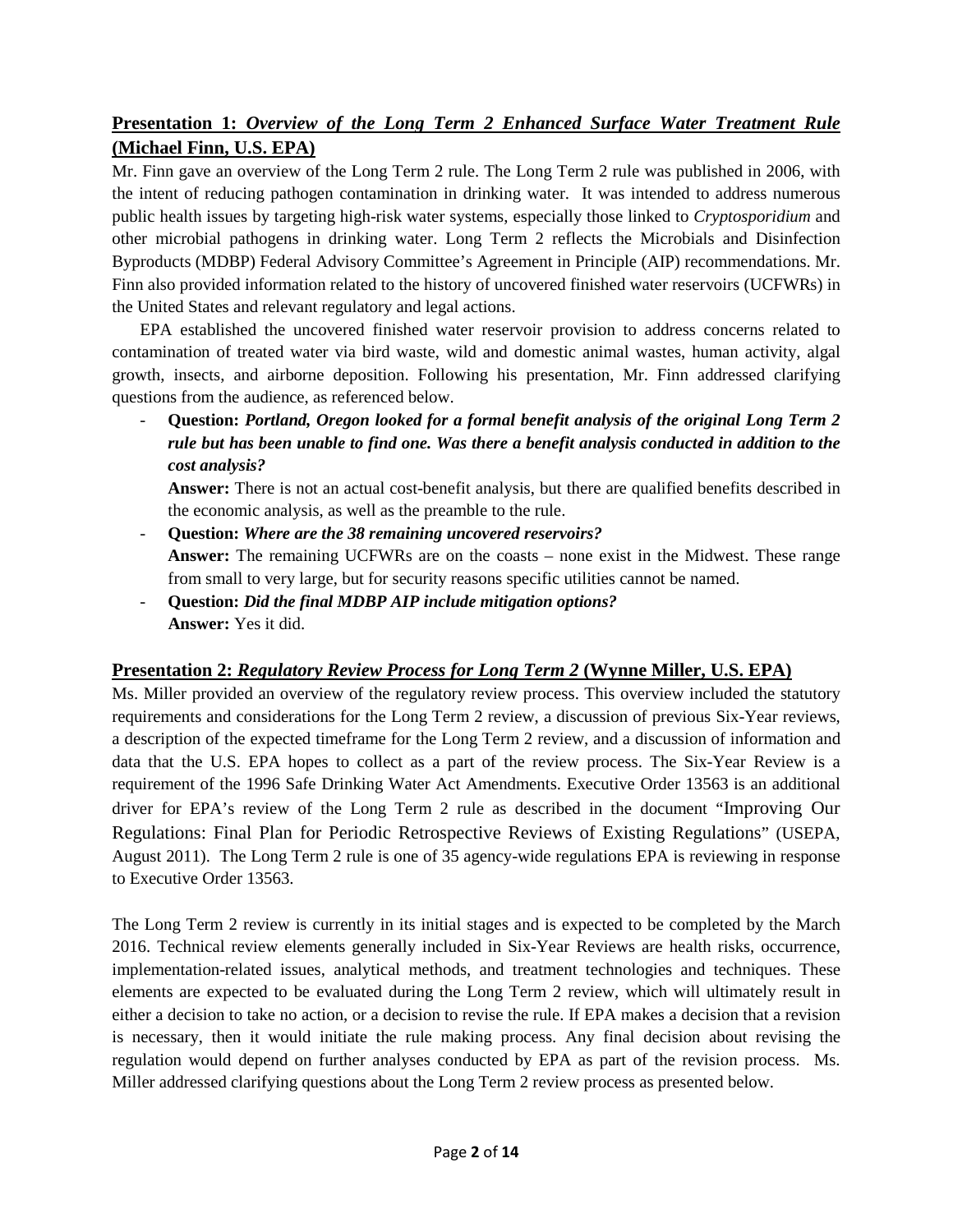- **Question:** *You used the phrase 'pathogens of potential concern' twice. Do you have a list of what those might be, or are you just casting a wide net for inventory?* **Answer:** EPA is casting a fairly wide net. EPA is aware of some of the pathogens of potential concern and expects today's discussion will provide additional information.
- **Question:** *In terms of the schedule, there was not a reference to the dialogue envisioned for changing analytical methods as envisioned in the agreement in principle that led to Long Term 2. Where in the process would that fall?*

**Answer:** The dialogue is scheduled to take place at the late 2012 stakeholder meeting.

- **Question:** *When do you think data will be available to stakeholders from Round 1?* **Answer:** EPA is currently assembling the data, and it will be available later in 2012.
- **Question:** *You mentioned looking for data about Cryptosporidium infectivity at the species level. Does that mean you're not interested in genotyping?*  **Answer:** EPA is interested in both species and genotype level.
- **Question:** *Can you comment on the sample volume that was analyzed by the utilities in Round 1?*

**Answer:** Most people did 10 liters of analysis.

- **Question:** *You have a deadline of March 2016 – will there be a preliminary notice in 2015 to allow for public comment?* 

**Answer:** Yes, EPA will provide advance notice.

### **Presentation 3:** *Overview of New York City's Protozoan Assessment Program – Hillview Reservoir* **(Kerri Alderisio, New York City Department of Environmental Protection)**

*\*\*Please note that because the information presented by Ms. Alderisio is pending publication in a copy written form, her slides will not be available to the public\*\**

Ms. Alderisio provided detailed information on the New York City Department of Environmental Health's (NYC DEP) Protozoan Assessment Program as it relates to the New York City's Hillview Reservoir. She gave an overview of *Cryptosporidium* and *Giardia* data collected from the inflow and outflow of the Hillview Reservoir using U.S. EPA Method 1623. Study objectives for Ms. Alderisio and her colleagues were to determine if there is a significant increase in protozoa between Hillview's inflow and outflow sites, to select the most appropriate statistical tool for the dataset obtained, and to assess how matrix spike recoveries and duplicates may affect the data interpretation. Hillview is an uncovered finished water balancing reservoir, fed by the Catskill and Delaware Watersheds, which has an average residence time of two days. Ms. Alderisio stated that sampling over the last ten years showed that both watersheds have been below the Long Term 2 Treatment Threshold between the 3-log and 2-log removal, and that levels have steadily declined over time. The study results conclude that the outflow contaminant levels are not significantly greater than the inflow levels and that the Hillview Reservoir is not a significant source of *Cryptosporidium* for the New York City water supply. Following her presentation, Ms. Alderisio addressed clarifying questions from the audience, as described below.

- **Question:** *Did you conduct any tests on the mean concentration? The mean concentrations are more important in terms of public health.* **Answer:** No, we did not.
- **Question:** *Is there any reason why the Cryptosporidium levels declined so much from 2003 to 2011?*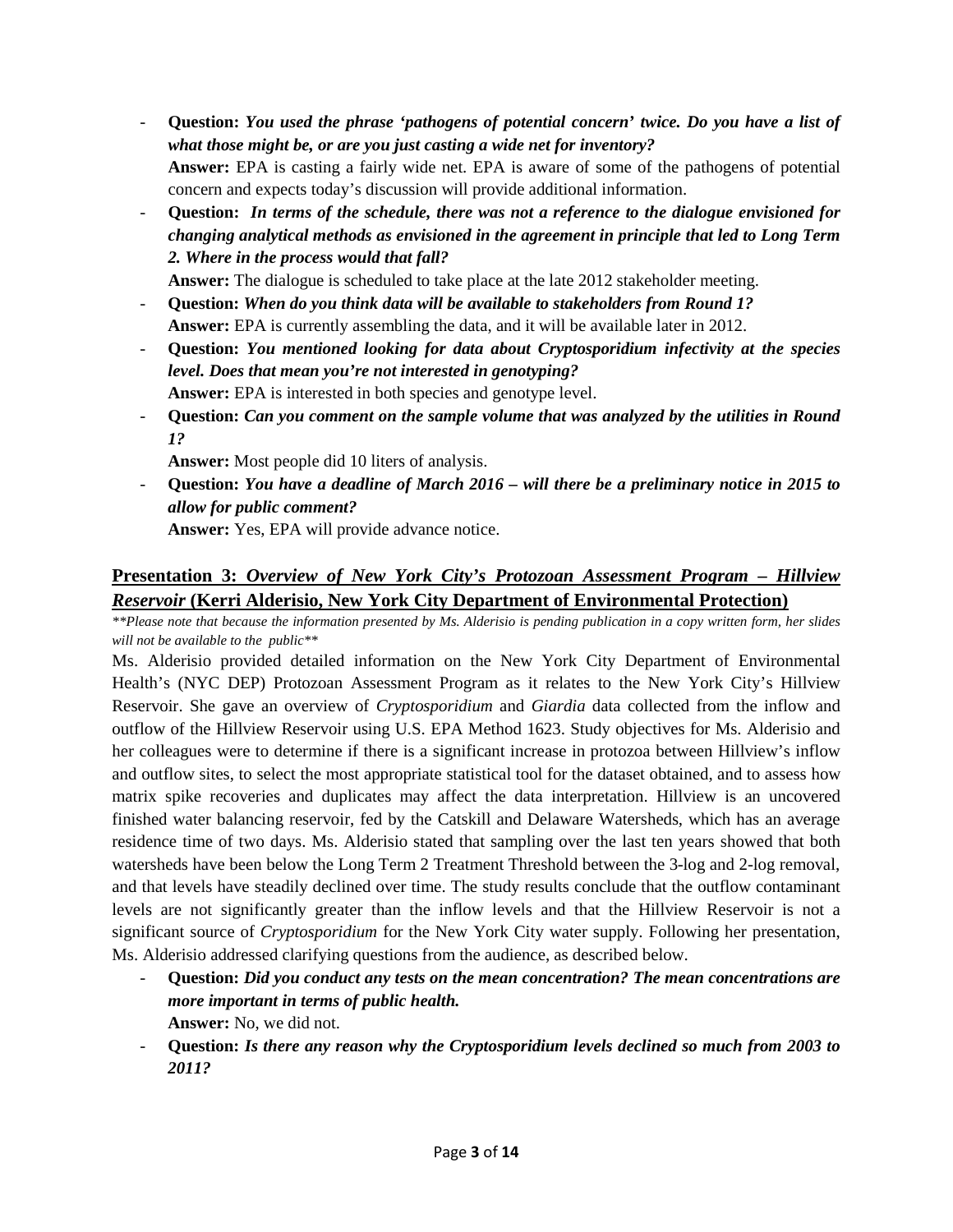Answer: We believe that this is due to the success of our watershed management techniques. These include wastewater treatment plant upgrades and land acquisitions. Stormwater detention basins were also installed, which may have made a difference.

- **Question:** *Did you take any other routine water quality data to see if there was a shift in that as well?* 

**Answer:** Yes, for conductivity, temperature, pH, chlorine residual, and turbidity. The only statistically significant result was a negative relationship between *Giardia* occurrence and temperature, *Giardia* increased as temperature decreased.

- **Question:** *Is it surprising that the Giardia went down between the outflow and the inflow?* **Answer:** It was likely a result of method. The difference between 37 and 44 is within the range of methodological variability.
- **Question:** *Can you describe, based on the system schematic map, where UV treatment occurs?*  **Answer:** It is north of the Hillview Reservoir.

### **Presentation 4:** *Seattle's Open Reservoirs* **(Wylie Harper, Seattle Public Utilities)**

Mr. Harper gave a presentation on the multiple reservoirs in Seattle, Washington, focusing on the in-town finished reservoirs that serve the city. There are two remaining uncovered finished water reservoirs in Seattle, which currently hold 18 percent of the city's water. Both UCFWRs are expected to be decommissioned by 2015. Seattle also has multiple covered finished water reservoirs. Mr. Harper provided an overview of the City of Seattle's open reservoir protection program elements, for example, security, patrol, bird control, reservoir cleaning, outlet disinfection, and most specifically, water quality monitoring (WQM). In terms of WQM, Seattle monitors microbial contaminants (fecal & total coliform, HPCs, and *Pseudomonas*), chemistry, bird population and estimated nutrient loading, algae, and taste and odor analyses. Fecal positive readings declined significantly from 1994-2011, due to more accurate open reservoir monitoring, and a decrease in bird population. Bird wires of high and low levels have been installed around the UCFWRs, which have been very effective in decreasing bird access to water, especially with geese. Clarifying questions addressed by Mr. Harper at the end of his presentation are as follows.

- **Question:** *Did you see any change in your DBPs (Disinfection Byproducts) downstream of your reservoirs that you covered?*

**Answer:** Seattle has low organics to begin with and has not tracked this. Our DBP compliance has not been a real challenge in Seattle. We have not seen a big difference there.

- **Question:** *Is there a quantitative measure for your fecal coliform data? What is the range?* **Answer:** Seattle does have a quantitative measurement, but Mr. Harper was not sure about the range. He stated that more in-depth data are available for anyone who is interested.
- **Question:** *After ozonation, I see slants in your pH. Why do we see a higher upward swing?* **Answer:** Variations can occur because the reservoir is exposed to the atmosphere. The target is 8.2 leaving the plant. Algae production can cause pH to increase and  $CO<sub>2</sub>$  can cause pH to decrease. It is hard to say definitely why those spikes or cycles are less predictable toward the end of the chart, but it could relate to the operation of that specific reservoir. This reservoir is not run continuously.
- **Question:** *Are bird counts given in monthly averages? Is there variability with bird counts? It would be interesting to see the maximum counts.*

**Answer:** Yes. Actual counts are conducted daily. The average daily bird count is a range.

- **Question: Is there something that prompted the addition of** *Pseudomonas***?**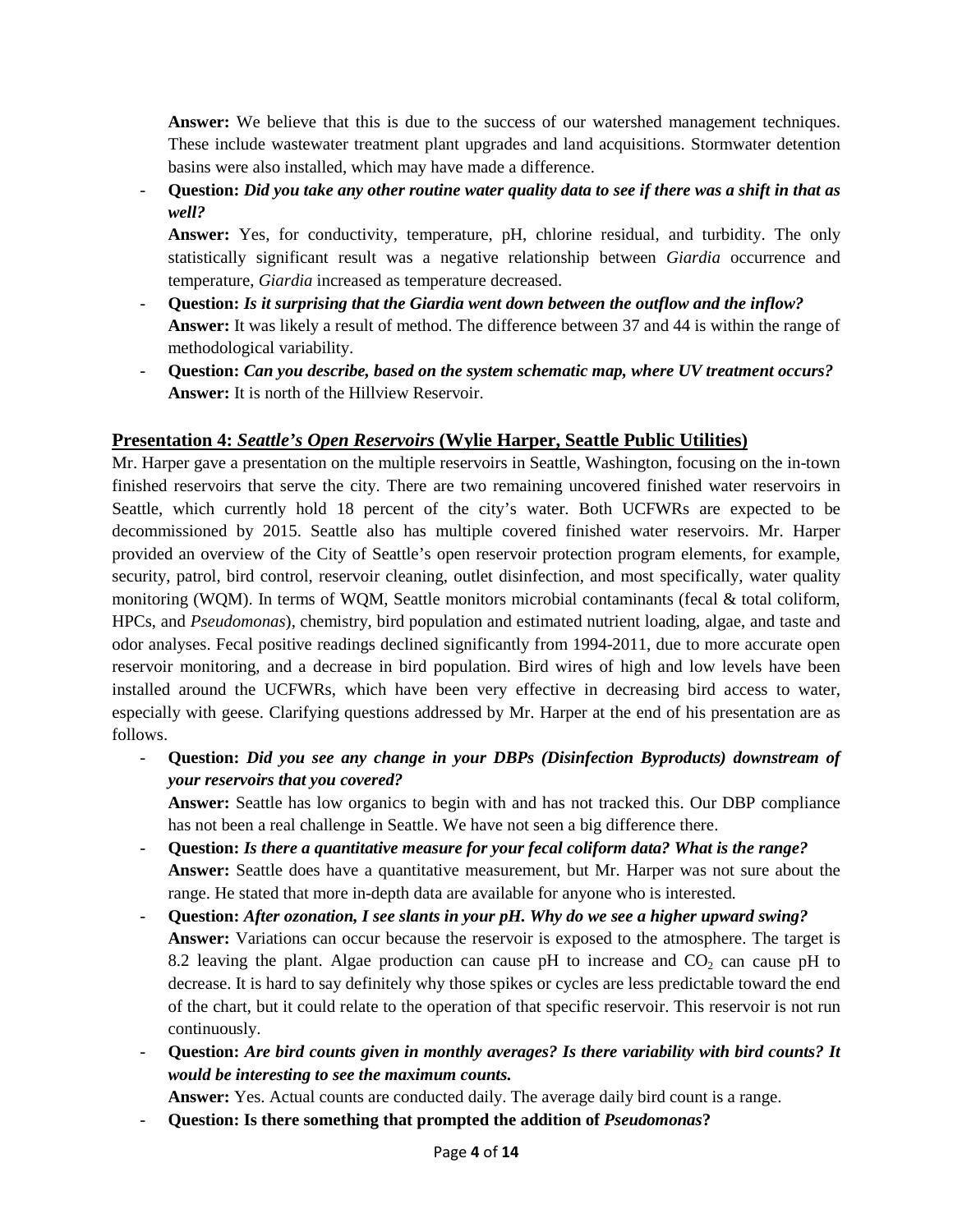**Answer**: Some dialysis patients in the area had interest and concern. This was not mandatory but was added after discussion with dialysis patients and Washington Department of Health.

- **Question**: *You show a picture of before and after for a covered reservoir. What kind of cover do you have, and what kind of things do you have in place to secure it from the recreational activities going on above it?*

**Answer**: It's a concrete lid. There is an impermeable membrane between the concrete and ground that is installed before the area is landscaped, which is tested against fertilizers or anything else that might come through such as trace metals.

- **Question**: *Does Seattle have epidemiological surveillance data that demonstrates improvements in morbidity or public health since covering its reservoirs?* **Answer**: No, but we may have more data available in the future. For the City of Seattle and King County, epidemiologic data are collected by King County Public Health, but they have not been matched up with open reservoirs.

- **Question**: *There was a media report of contamination of a covered reservoir?* **Answer**: The type of membrane that the contractors put on didn't adhere in one case and had to be removed and re-applied. However, I do not believe that this was associated with a contamination event.

- **Question:** *What was the cost?* **Answer**: I do not have cost information.
- **Question**: *In your opinion, out of all of the water quality parameters that you've measured for, what are the top two that you think best indicate issues related to public health?* **Answer**: Total and fecal coliform.
- **Question**: *Is there any evidence that animals get inside of covered reservoirs?* **Answer**: No, not that I'm aware of.

# **Presentation 5:** *Consideration of pathogen risks associated with uncovered finished water reservoirs* **(Nicolas Ashbolt, U.S. EPA)**

Dr. Ashbolt presented on the pathogen risks associated with uncovered finished water reservoirs. According to Dr. Ashbolt, testing for pathogens in water is very problematic, and there is no "ideal" indicator. There is also uncertainty in the methods, and pathogens are not typically introduced regularly into reservoirs making it difficult to get an accurate mean estimate. Dr. Ashbolt has looked to model the change in relative risk due to an UCFWR, based on the likelihood of occurrence and the consequence of the disease and through the use of a quantitative microbial risk assessment (QMRA). The majority of pathogens of concern are zoonotic, meaning that they come from animals, and they may or may not cause disease. Dr. Ashbolt described multiple types of animal and human contamination sources, and provided an overview of fecal sources and microbial source tracking tools, as well as modeling techniques. He noted that various mitigation techniques can be used to target pathogens, and additional water treatment could negate pathogen risks in UCFWRs. Dr. Ashbolt concluded that UCFWRs are vulnerable to fecal inputs and other pathogen risks, including birds, rodents, feral cats, and dogs, but that additional treatment could negate these risks. Clarifying questions addressed by Dr. Ashbolt are described below.

- **Question:** *With regard to the QMRA model, outside of the Cryptosporidium strains that were tested, are you aware of any good dose-response data for wild-type strains that are found in source water monitoring?*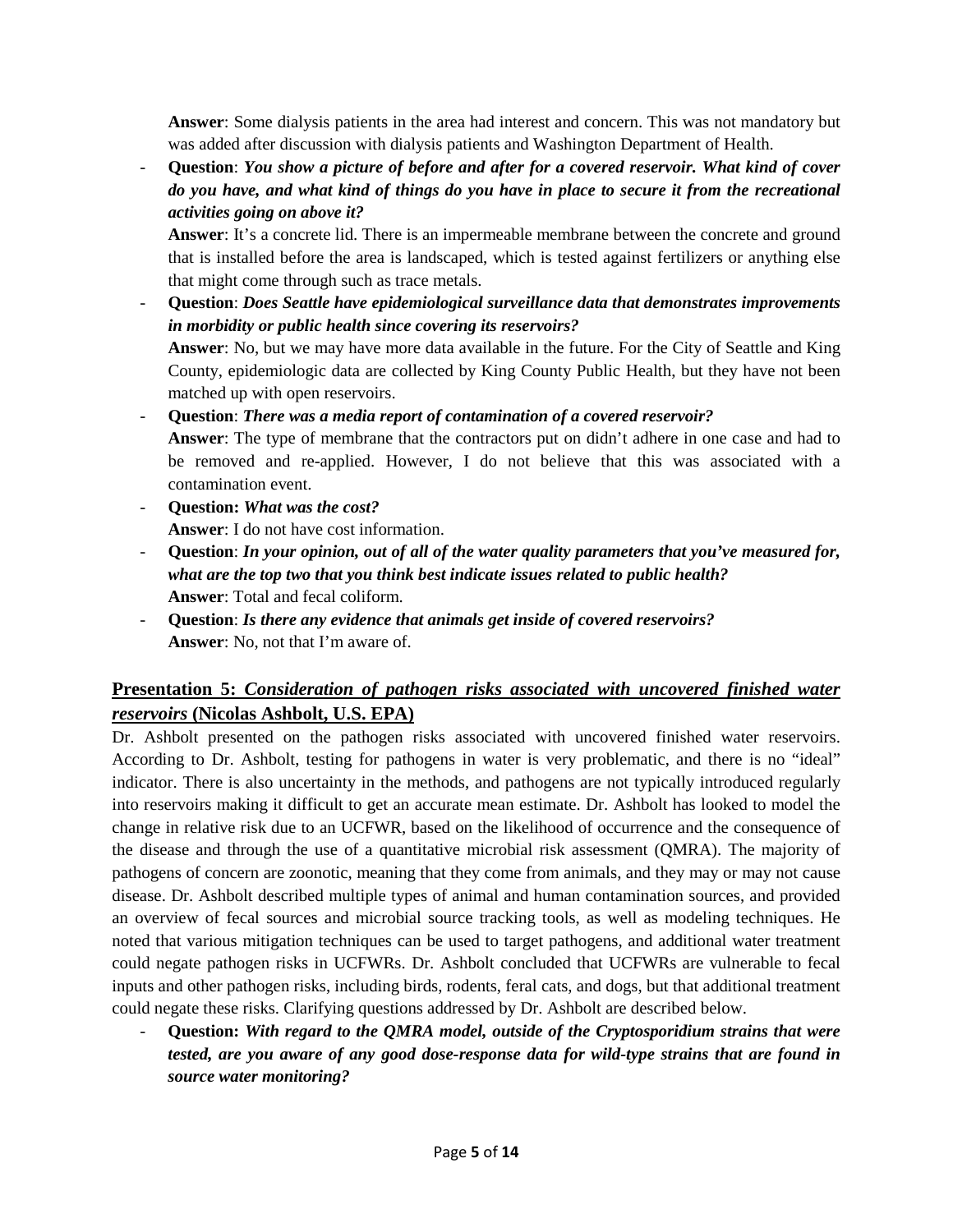**Answer:** If you refer to the table on slide 9 of my presentation, you can see that the quick answer is no, which is why I included a question mark next to rodents. We can, however, make certain assumptions to account for this.

#### **Question:** *Describe the reservoir on slide 5, where in California?*

**Answer**: Not sure on the details but the slide is from 2005.

- **Question:** *On slide 14, could you estimate what the variability might be around the bottom line risk?* 

**Answer:** It depends on which pathogen or scenario you are looking at. You can still estimate a mean or relative risk of the open water reservoir. It is of value to compare what the average risk comparison number is.

- **Question:** *In comparing covered to uncovered, do you know of any data on the actual performance in terms of inadvertent intrusion of animals?* 

**Answer:** Animals have been discovered in reservoirs, this would be a good analysis. We do have outbreak data, but this raises the issue that if you're going to cover a reservoir you need to have a maintenance plan in place.

- **Question:** *On slide 10, you mention the role of algae. Are you suggesting that we can see a regrowth of bacterial pathogens if algae counts are elevated?*

**Answer:** Yes. We've seen that this happens with opportunistic bacteria and other pathogens. In open reservoirs where a hint of chlorophyll is showing, we see *E. coli* and other opportunistic pathogens growing. They can also grow in suspension with the growing algal material. Indicators and a subset of pathogens can grow in an algal mass. Within an algal mass there is an increase of organic carbon and temperature is also a variable.

- **Question:** *Are these consequences based only on modeling, or are they based on epidemiologic surveillance data as well?*

**Answer:** What I've presented is a modeling approach that could be applied to UCFWRs. It can aid in our understanding of different scenarios. This is really a very problematic area to delve into, particularly at the low level of risk that we think we're aiming for. Epidemiologic studies, especially surveillance studies, will not have the sensitivity to pick up on important points. If you've done an epidemiologic study showing no effect, you ask the question, 'what is the amount of illness that needs to be present in the community to show that?' and the answer ends up being close to 8 to 15 percent of the population coming down with a particular disease to associate it with a reservoir. We have not been able to show clear epidemiologic evidence, even when there are contaminated source waters involved. To do this for a UCFWR scenario, it would be a very nice endeavor, but would not be likely to show any real results of value, hence the importance of models. Models more clearly show us where uncertainties lie, and where we may better manage reservoirs.

# **Presentation 6:** *Ending an Era: The Replacement of Open Finished Water Reservoirs* **(Chris McMeen, Tacoma Water)**

Mr. McMeen provided an overview of the history of reservoirs in Tacoma, Washington. Tacoma Water serves approximately 500,000 customers directly and indirectly. In 1975, Washington State regulated that there would be no new uncovered finished water reservoirs (UCFWRs), and by 1999 a requirement was put into place stating that a plan would be developed for the covering of all existing reservoirs. Since 1999, Tacoma reservoirs have undergone restructuring, covering, and reductions in size. Through these processes, Tacoma spent \$53 million. The elimination of midge fly larvae was a major driver for the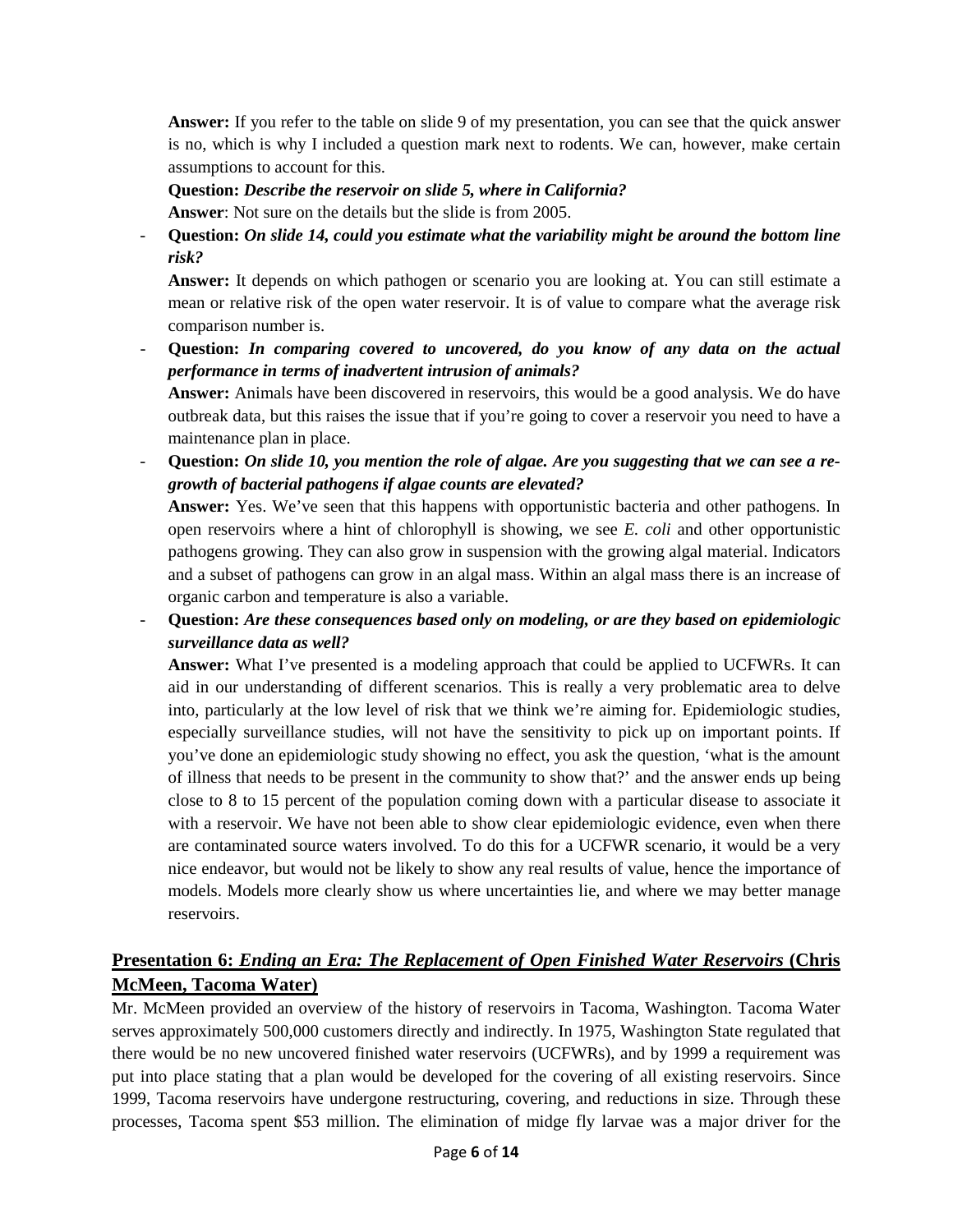covering of reservoirs in Tacoma. Tacoma had also previously experienced significant losses of chlorine and pH in its UCFWRs. These pH and chlorine effects have been mitigated through the covering of reservoirs. Mr. McMeen stated that based on his experiences in Tacoma, the risk of *Cryptosporidium* is low and does not necessitate the covering of reservoirs. Clarifying questions addressed by Mr. McMeen are as follows.

- **Question:** *Do you have data that show your reduction in DBP levels?*
- **Answer:** No, we don't have clear data that would show reductions. It is difficult to parse out the impacts of reducing volume, larger retention times, and lower organics.
- **Question:** *Is it your position that midge fly increases are only seen in open reservoirs as opposed to covered reservoirs?*

**Answer:** I'm not an expert, but I wouldn't say that it's exclusive to open basins. Since the basins have been covered, we don't see them (not on filters and no complaints from consumers), so empirically this seems to be a good indication.

# **Presentation 7:** *New York City's Risk Mitigation Program for Protozoans – Hillview Reservoir* **(David Lipsky, New York City Department of Environmental Protection)**

Dr. Lipsky provided an overview of the risk mitigation approaches taken by the New York City Department of Environmental Protection (NYC DEP) and management practices, specifically current risk mitigation at the Hillview Reservoir. Components implemented have included a waterfowl management program, an elevated *Cryptosporidium* response and communication action plan (has never been needed), a waterborne risk assessment program, and modeling, monitoring, and research to understand chemical and biological processes in the watersheds. NYC DEP has been successful in implementing a waterfowl management program to control fecal coliforms. It has additionally limited access to the Hillview Reservoir, which is patrolled by DEP Police. Through the implementation of its security and wildlife mitigation techniques, NYC DEP has seen a declining trend in both Cryptosporidiosis and Giardiasis since monitoring began in 1993. Dr. Lipsky noted that overall the risk mitigation program is considered a success by NYC DEP. Questions addressed by Dr. Lipsky following his presentation are described below.

- **Question:** *For risk mitigation, such as bird wires and surveillance, could you give an estimated cost? It would be helpful to know your estimates for labor and other monitoring costs.*  **Answer:** Off the top of my head, no. Weekly monitoring is done in-house for *Cryptosporidium* and *Giardia*, so I don't have an estimate.
- **Question:** *Bird counts are very high in July 1993 and July 1994. Do you see corresponding levels of high Cryptosporidium at those times?*

**Answer:** We were not testing for *Cryptosporidium* at that point. We have *Cryptosporidium* data from the watershed but don't show a relationship between birds and *Cryptosporidium*.

- **Question:** *What do you mean when you say 'characterizing fecal matter'?*  **Answer:** Scat can be analyzed and linked to different species.
- **Question:** *How do numbers of Cryptosporidium and Giardia outbreaks compare to other cities?*
- **Answer**: We are on the low end on the national scales. There are limitations with degree of surveillance.
- **Question:** *On slide 5, you show a change in fecal coliform counts over time. Was there any other type of intervention going on during this time?*

**Answer:** We did have problems with fecal matter at Hillview, which was dealt with through enhanced management practices.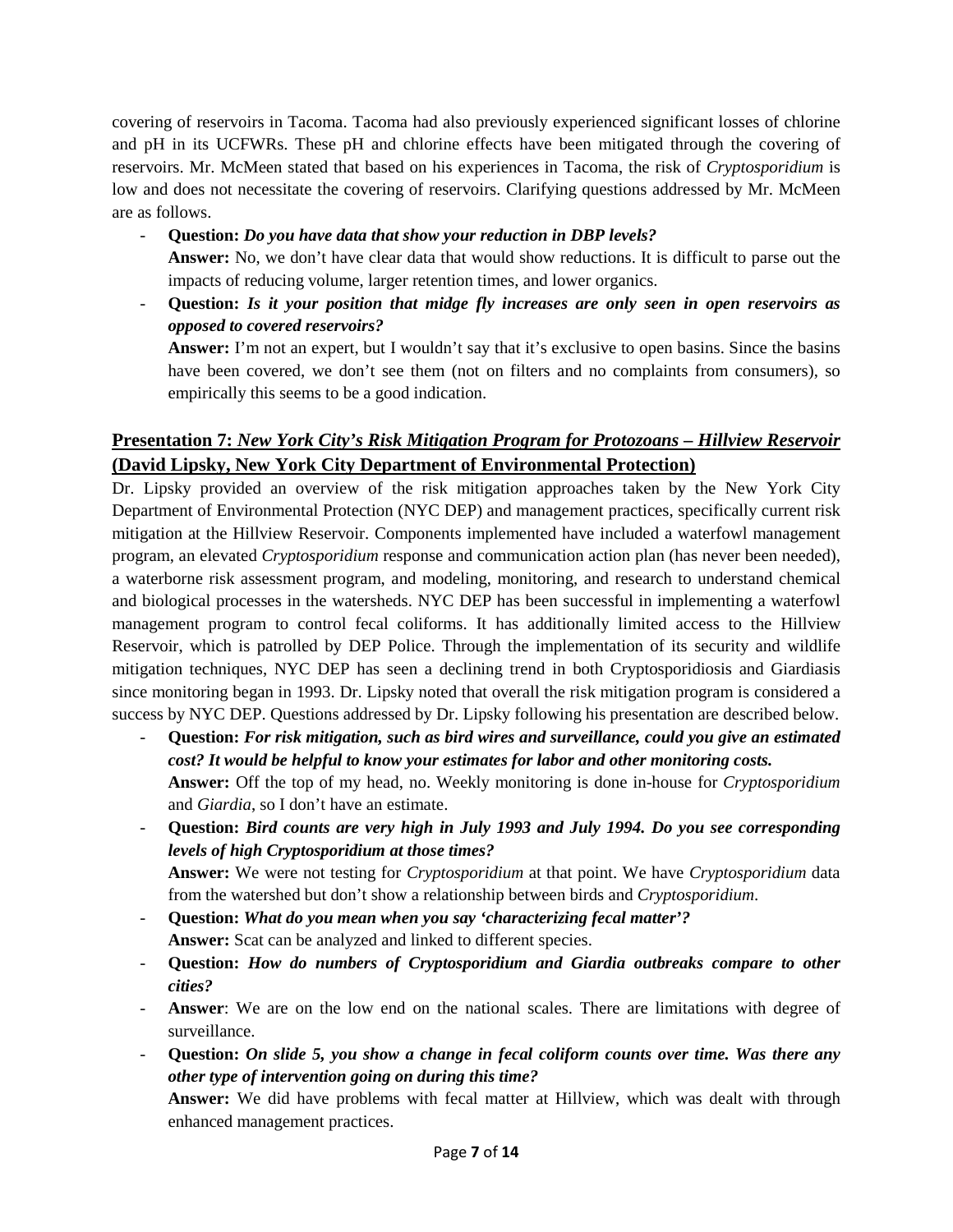#### **Participant Perspectives Session 1**

**Public Comment 1:** *I'd like to thank Lisa Jackson, who said in 2011 that "science will drive our ultimate decision" on Long Term 2, yet the scientific and public health benefits of open reservoirs have been left out of the EPA's Long Term 2 discussion. Open reservoirs provide important barriers in the drinking water system that promote public health.* 

*Open reservoirs in Portland, OR have never had a chemical or microbiological public health incident, and no occurrences of* Cryptosporidium *or viruses. Open reservoirs that are highly oxygenated provide a barrier against bacterial and other microbial growth. Sunlight reacting with oxygenated water creates peroxides, acting as a microbial disinfectant, and also provides a natural broad spectrum of microbial photo-disinfection involving ultraviolet light. Open reservoir sunlight provides a barrier against toxic and carcinogenic chemicals before they can move into the distribution system, ending up in schools, work places, and homes. Sunlight inhibits the bacterial nitrification processes that generate nitrites, nitrates, and carcinogenic nitrosamines. Sunlight breaks down nitrosodimethylamine (NDMA), a carcinogenic byproduct. Aerobic bacteria break down disinfection byproducts, such as Trihalomethanes and Haloacetic acids. Open reservoirs naturally vent unwanted gases such as chloroform and radon.*

*In the end, with prudent risk mitigation, Portland and other utilities should be provided a waiver from the EPA Long Term 2 regulation.* 

**Public Comment 2:** *Thank you to Lisa Jackson for including the rule of Long Term 2 as part of Obama's order to revise and repeal burdensome regulations. We submitted to the EPA the new public health disease surveillance data and epidemiological data that were collected in support of our source water variance. We also submitted the American Water Works Association Research Foundation 3021study, which Portland participated in, which detected zero* Cryptosporidium *at the outlets of Portland's open water reservoirs.* 

*We have great concerns about this 'treat or cover' requirement, and in reviewing over 700 documents that were included in the official rule, we found less than a handful that even mentioned the words 'open reservoirs.' Only one study has concluded that covering reservoirs is problematic, and speaks to nitrification problems. We're in agreement with that.* 

*In the rule itself, EPA does not identify a single public health problem associated with open reservoirs. They cite a contamination event of a salmonella outbreak in Missouri, but fail to disclose that it was a covered storage contamination event.* 

*In Portland, Oregon, we have 115 years of history supporting that our open reservoirs are protective of public health. All Oregon public health officials agree that our reservoirs are protective of public health. We have submitted, in writing, information to EPA for review that supports the interest of over 20 organizations that would like to see an alternative to the 'treat or cover' requirement.* 

**Public Comment 3:** *Portland, Oregon Mt. Tabor Park Reservoirs 1 and 2 and Washington Park Reservoirs 3 and 4 were constructed in 1893-1894. Mt. Tabor Park Reservoirs 5 and 6 were constructed in 1910-1911. Mt. Tabor Park Reservoir 2 was disconnected and decommissioned. Washington Park Reservoir 3 and Mt. Tabor Park Reservoir 5 have hypalon liners in them. All the reservoirs leak. Washington Park Reservoirs 3 and 4 are at the toe of a 30 acre landslide, which the Portland Water Bureau has known about since 1887. The reservoirs are close to two earthquake faults.* 

*The Oregon Health Authority/Drinking Water Program has told the Portland Water Bureau to cover its open distribution reservoirs since 1969. In spite of interim security measures, dead animals and*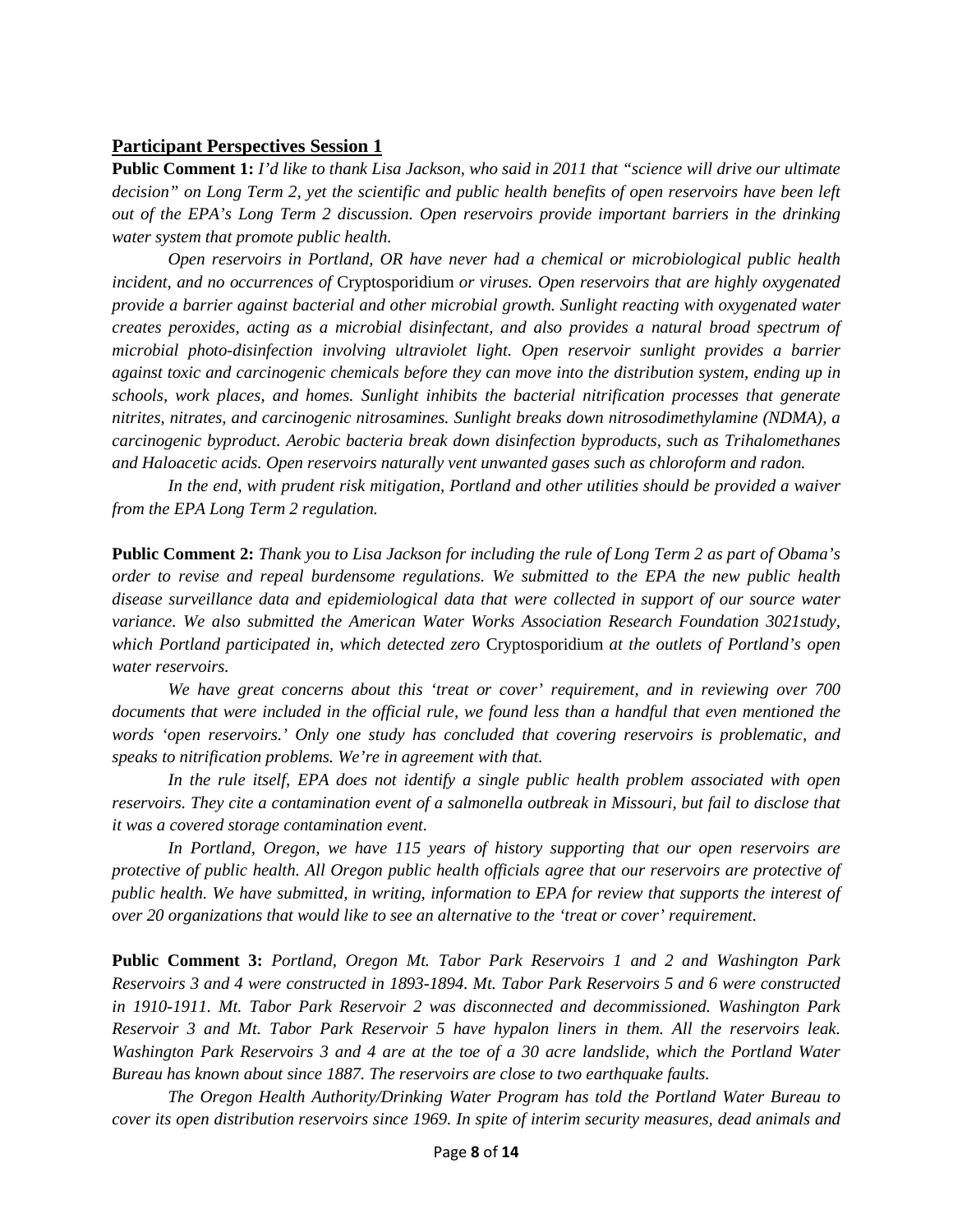*dog feces are found in the bottom of the reservoirs when they are drained and cleaned. Mt. Tabor Park Reservoirs are surrounded by residential neighborhoods, not a commercial area. Washington Park Reservoirs are encircled by local streets.* 

*There is no room for a treatment plant at the finished open distribution reservoir outlets at either Mt. Tabor Park or Washington Park. Portland Parks and Recreation Bureau has a central maintenance yard facility at Mt. Tabor Park.* 

*A risk mitigation plan, which was part of the proposed Long Term 2 ESWTR, could not be done to adequately protect Portland's finished open distribution reservoirs. There is no room for set-back fences to prevent people from approaching them.* 

*The Portland Water Bureau took a cue from New York City and plans to "backfill" its capital improvement project budget with projects, which are not necessary to be completed before the finished open distribution reservoirs are disconnected and decommissioned. A reservoir compliance schedule extension to 2024 and 2026 has been requested. This is just a ruse to delay compliance with Long Term 2 ESWTR further due to pressure from a few Portland residents since May 29, 2002. The Portland Water Bureau was supposed to begin constructing the 25 million gallon Kelly Butte replacement reservoir by December 2011or July 2012, but will not do so now until 2017. This project is required to be completed before the finished open distribution reservoirs are disconnected and decommissioned. Please consider these comments as testimony opposing Portland Water Bureau's Long Term 2 ESWTR reservoir disconnection and decommissioning compliance schedule extension.* 

**Public Comment 4:** *Thank you for the opportunity to share with you the perspective of a public water system impacted by the reservoir provisions of the Long Term 2 rule.* 

*The Portland Water Bureau has supplied domestic water to residents of the Portland area for more than 100 years and is the largest supplier of domestic water in Oregon. Our primary source of water comes from the Bull Run Watershed in the Mt. Hood National Forest. It is unique in the nation, having just received a variance under the treatment portion of the Long Term 2 rule.* 

*Covering, treating in place, or replacing uncovered finished drinking water reservoirs is a major cost-burden to utilities and their customers. In Portland's case, we are projecting an overall cost of over \$400 million following hard on the heels of over \$1 billion in CSO investments, resulting in Portland's having among the highest in the country combined sewer & water rates.* 

*There is no evidence showing that outbreaks from open reservoirs occur more often than in closed reservoirs. Similar to how Portland showed it should have a variance for Long Term 2 treatment, EPA should provide utilities using uncovered finished drinking water reservoirs the opportunity to demonstrate that public health is safeguarded. Using risk mitigating concepts such as bird wires, fencing, quick shutdown of the reservoir, and robust water quality monitoring at the outlets (such as for* E. coli*, total coliform, general bacteria, turbidity, and chlorine), utilities can provide added protection and a sensitive indicator as to when conditions might be changing in the reservoir.* 

*As a water utility, it is of great importance that we react appropriately when water quality indicates a threat to public health. It would be imprudent for a utility to maintain an open reservoir if a public health threat continuously was identified and the utility were unable to remedy the situation. However, similar to Portland's treatment variance, if a utility were able to demonstrate adequate protection of its open reservoirs and implement an aggressive water quality monitoring program, it would reduce a significant burden on ratepayers and allow a utility to invest in infrastructure issues that have greater impacts on public health threats.* 

*Thank you for your consideration.*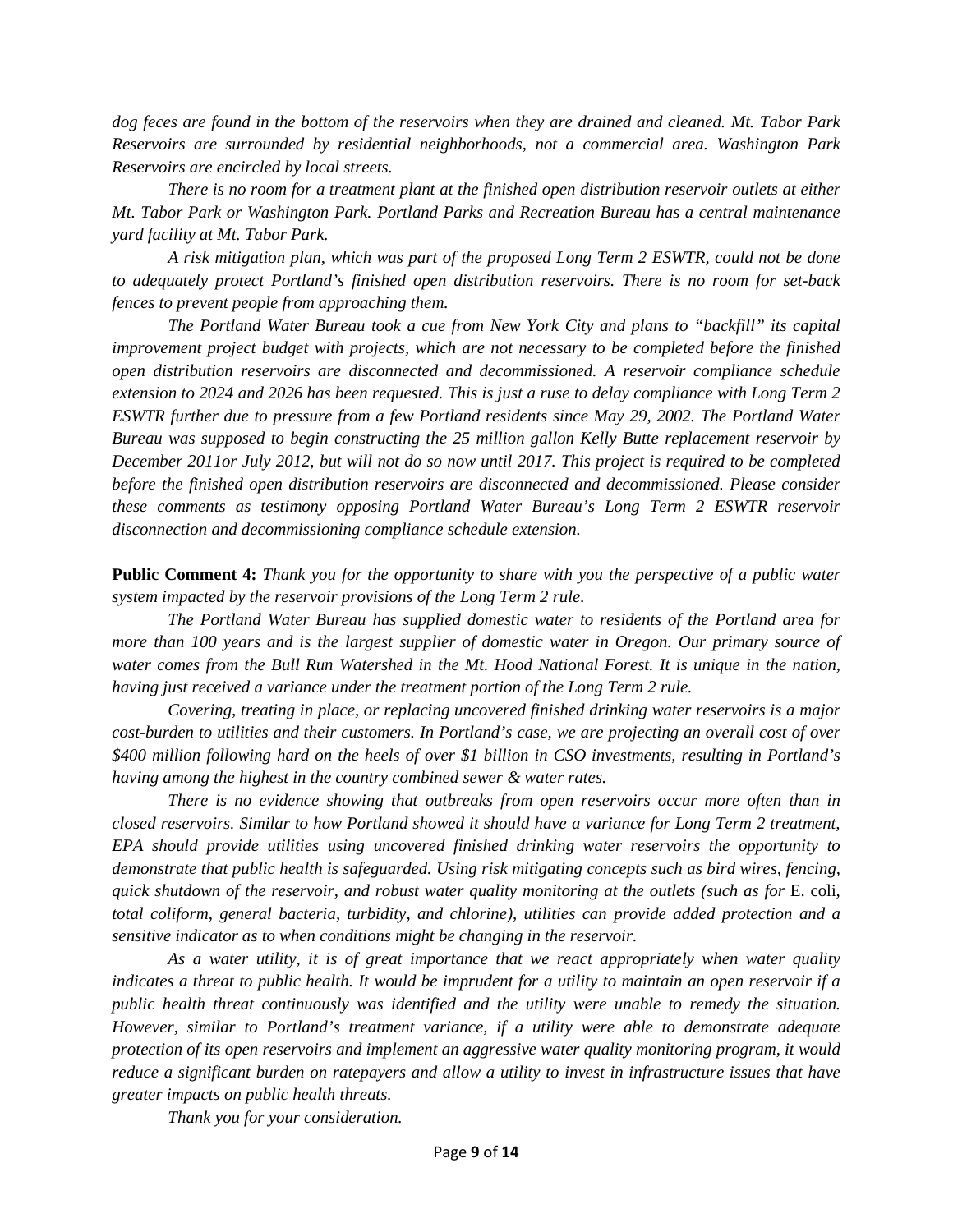**Public Comment 5:** *Good afternoon. I thank you for the opportunity to discuss California's experience with open water reservoirs. I have worked for the Drinking Water Program for a little over 30 years, and in my time I have seen a number of open reservoirs be replaced based on the statistics previously defined this morning. In California, we had a number of really large reservoirs, but had some that were very small, and all of them were constructed about 100 years ago. We now are down to having six large open reservoirs left that are all operated by the Los Angeles Department of Water and Power. LADWP has a compliance agreement with us to either cover or replace all of the reservoirs. Out of the six, only one will be equipped with UV disinfection. The total cost will be roughly \$1.4 billion.* 

*It has been my experience that since the State of California has aggressively pursued the open reservoirs and eliminated them, that we do not have as many total coliform problems within those systems, nor do we have water quality problems such as midge fly larvae, as the individual from [Tacoma] talked about today. What I would say is that most of the systems that have eliminated their open reservoirs are very happy to have them gone when it is over and done. Thank you.*

**Public Comment 6:** *Last spring, New York City asked for this review in conjunction with the administration's regulatory reform initiative. As discussed today, New York has one very large uncovered reservoir, Hillview. Notwithstanding the provisions of Section 1412 V6C of the city's drinking water act, covering the Hillview reservoir would cost well over \$1 billion. In a time of such limited resources stiff competition for available funding for water and wastewater programs, it is imperative that the decision to require such expensive actions is based on sound science. The presentations and discussions here today should be considered the start of a conversation on possible modifications to the Long Term 2 rule, with respect to uncovered finished water reservoirs. Thank you.* 

**Panel Session: Options and Opportunities for Long Term 2 Rule Revisions**

**Chuck Haas, Ph.D., Drexel University Ed Hallock, Delaware Department of Public Health Mark LeChevallier, Ph.D., American Water Leonard Schantz, City of Rochester Water Bureau Lynn Thorp, Clean Water Action**

A panel consisting of five experts was convened in order to obtain perspectives on the information provided and the observations made throughout the meeting. Panelists introduced themselves and were asked to take no more than seven minutes each to respond to the questions listed below (participant responses shown in *italics*), based on the day's presentations, participant contributions, and their own knowledge of the issues.

- **1. What additional information are you aware of regarding the potential public health risks from uncovered finished water reservoirs from implementation of the Long Term 2 rule? From other data sources?** 
	- o *The trend in the industry has been to cover reservoirs, but newly available options may provide methods for reducing financial burdens for doing so. The case for this rule still seems clear, but what we've learned today is that it is time for review, as there are interesting new practices that could be implemented through a rule change or otherwise. The design of the reservoir is important with respect to public health.*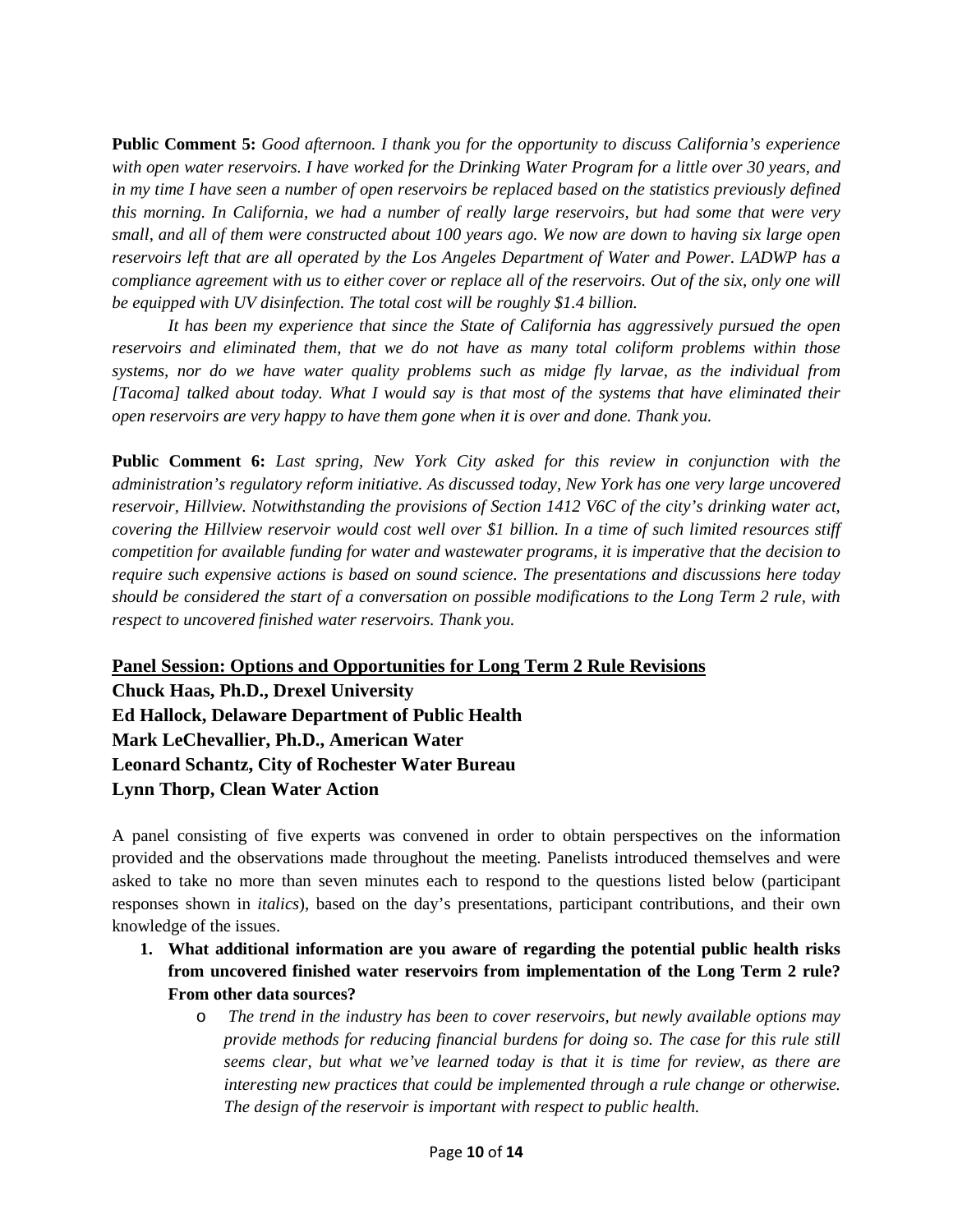- o *There are many challenges facing water systems that are not economically feasible do address currently such as covering reservoirs and replacing water mains.*
- o *EPA needs to check on the basis for the rule. Has the "to maintain a greater protection of public health" basis of the rule still apply. There is a reason most systems have covered there uncovered reservoirs. I don't see justification for the rule change but it is a good time to review.*
- o *Uncovered reservoirs can be at risk of contamination from: airborne contaminants, contaminants transported by surface water runoff, groundwater transported contaminants, contaminants resulting from the products of chemical reactions occurring in the reservoir, microbial contamination from animal and bird droppings (such as rabbits that have been known to cause Crypto outbreaks), contamination due to growth and decomposition of algae and other aquatic organisms as the result of sunlight, nutrients, and other related environmental conditions, contamination due to violation of reservoir security, and contamination as a result of exposure to ambient weather conditions.*
- **2. What have we learned about pathogen risk management related to uncovered finished water reservoirs from implementation of the Long Term 2 rule? From other data sources?** 
	- o *Even if contamination occurs, the appropriate response level may not say you must prevent by covering or treating different degrees of contamination. Not all reservoirs are alike. There is variability within resonance time, how much contamination is able to enter the storage tank, low vs. high variability, source water. There is also a lack of data on animal derived strains. Given this, it may be appropriate to 'bin' the response based on the level of vulnerability to contamination for each individual reservoir. At the very least, it would be valuable to have a benchmark demonstrating what the goals are for risk and protection, answering 'what is an appropriate level of risk?' (such as having an MCL for Giardia, Crypto, and viruses).*
	- o *Each water system is different and has its own nuances. Specific problems for each system stem from source waters, and for this reason it is impossible to generally define the risk of an uncovered system.*
- **3. How would you assess the protectiveness of the different risk management options relative to the existing rule?** 
	- o *The rule essentially states that open reservoirs should be at least equivalent in their level of protection to covered reservoirs. This means that we need to consider other sources of contamination, such as airborne pollutants, surface water runoff, groundwatertransported contaminants, and others that apply to open reservoirs. While there are challenges in trying to evaluate the protection as being equivalent, it must be acknowledged that the risks are not equivalent. One panelist mentioned that all of their uncovered reservoirs had been covered due to Long Term 2 rule and security issues, not due to previous microbial issues. Comparing covered reservoirs to uncovered reservoirs would provide additional knowledge such as comparing incidence before and after covering.*

After allowing panelists to respond to initial questions, the moderator led a discussion amongst them to further explore their perspectives on the Long Term 2 rule. The moderator's questions are described below, with panelist responses shown in *italics*.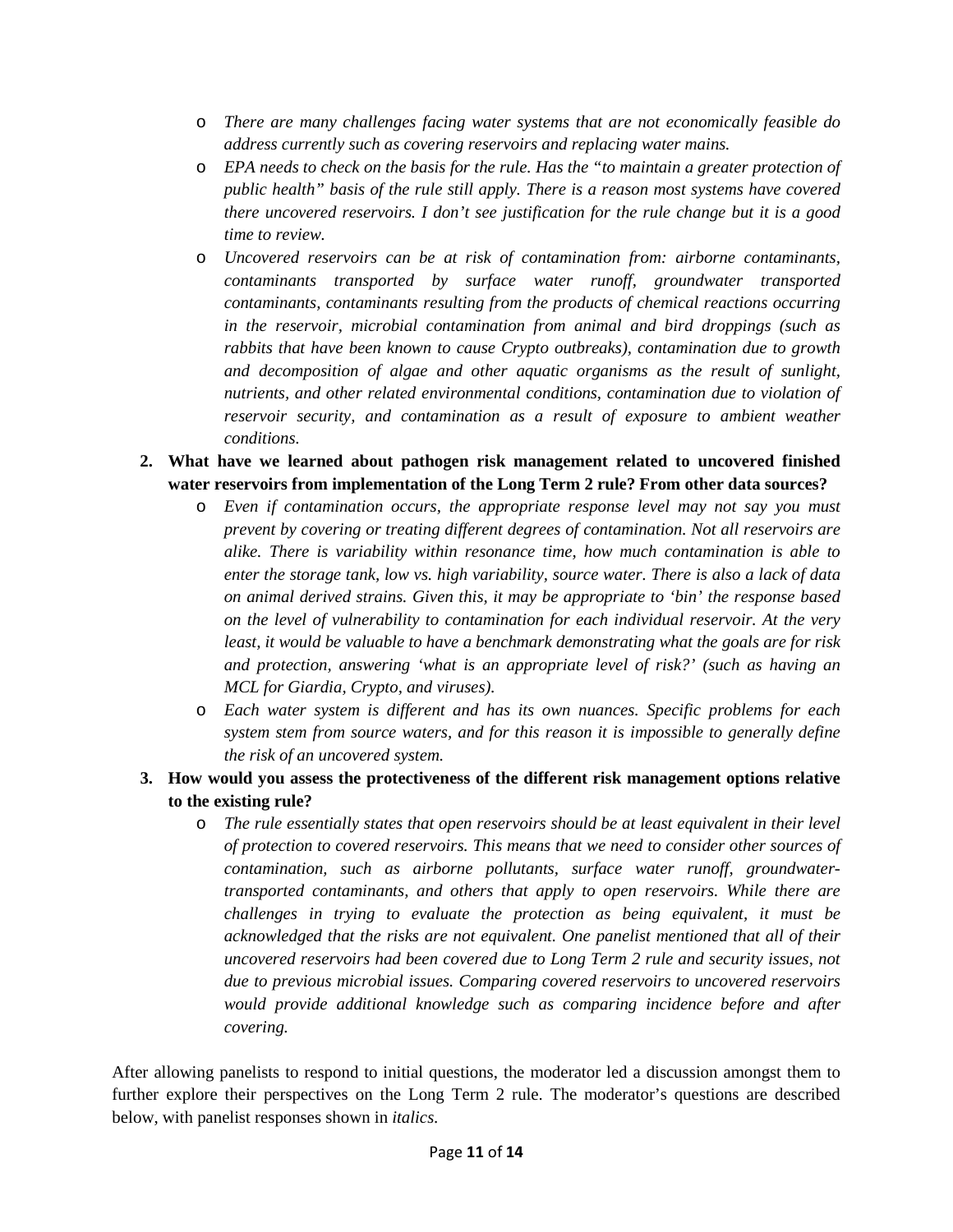- **What do you see as the most promising strategies for managing risks related to uncovered finished water reservoirs?** 
	- o *There are innovations in measuring contaminants. We know a lot more about species differentiation than we did at the time of Long Term 2's inception, even though we don't yet know what it means. We also have molecular techniques that could be used for measurements.*
	- o *New York City has demonstrated many promising strategies for enhanced surveillance in its presentations today. There is uncertainty associated with these methods, but if their uncovered reservoirs were related to Cryptosporidium growth, then it would be measureable.*
	- o *There has been a great deal of discussion related to monitoring today, but not much about addressing problems associated with small animals and water runoff. These can be addressed through the construction of protective walls surrounding reservoirs. Some contamination could occur in the reservoirs before it would show up in the monitoring. Risk based approaches based on hydraulic flow would help with detection, such as more flow would lead to more monitoring. Although nowhere else do we monitor to see if the water is safe instead of monitoring to see if control measures are working.*
	- o *Innovations in the field of disease surveillance are an interesting area to explore, though they can be expensive.*
	- o *Better analytical methods for Crypto are needed. PCR would be helpful though rapid test typical methods do not analyze enough volume.*
	- o *Microbial risk assessment allows you to see what the drivers of risk are. Models are useful to see what approaches can be used to mitigate risks. Effort should be put forth to build a risk model for open reservoirs. It would be a useful tool to see what is most cost effective in order to mitigate risk.*
- Perspectives have been shared regarding management strategies. What do you think the **key bases are for the differences in these perspectives?** 
	- o *There isn't really that much difference in perspective. Everyone is interested in reducing Cryptosporidium occurrences as much as possible. It is really about the final question about doing it in a cost effective manner.*
	- o *If funds were not an issue, I would never let water see the light of day from the time it left the treatment facility until it came through the customer's tap. The reality, though, is that we have to make decisions on monitoring and protection based on finances. If we don't have any evidence of contamination, how do we justify to the public that we are going to spend funds to cover a reservoir or add UV?*
	- o *At what point do ongoing costs to maintain open reservoirs reach the cost of covering the reservoirs?*
	- o *The biggest difference is what the priorities are of each utility. Past experiences at particular facilities influence their perspectives. Until and unless an issue occurs, they will likely continue down the roads that they are already on.*
	- o *There are intensely local controversies. We debate over covering or uncovering as a proxy for land use and development decisions in a watershed. Some operating agencies respond to that in one way or another, leading to differences in perspectives.*
	- o *What are going to be the issues in the future?*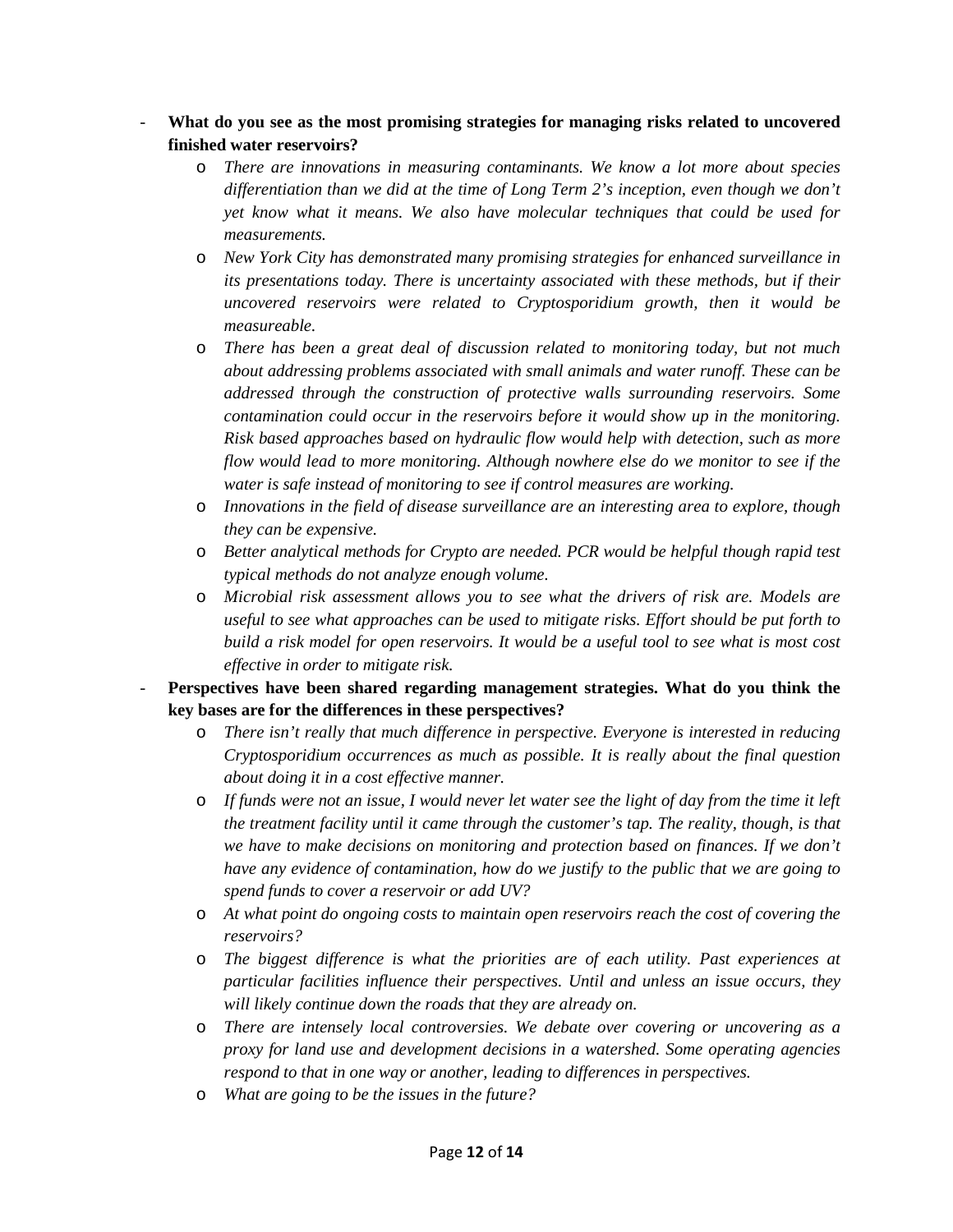#### **Participant Perspectives Session 2**

**Public Comment 7:** *I understand that the goal of the rule is to reduce community disease levels due to*  Cryptosporidium *and* Giardia. *Many presenters today have touched on physical invasions of reservoirs, such as by pop bottles, phones, and other items, as well as urine. But, I ask, what are the real public health risks posed by these things? They seem nonexistent. Additionally, covering or burying reservoirs does not completely eliminate the risk of animals making their way into reservoirs. There have been multiple cases of animals entering covered reservoirs.*

**Public Comment 8:** *I agree that we're not aware of this compelling history of evidence that uncovered reservoirs provide a cause of illness or outbreaks. A few times today, there has been mention of how we went from 700 to 38 uncovered reservoirs in the United States. Has anyone looked at the differences between before and after covering of those other 662 reservoirs that were uncovered and are now covered? We should have this information. For the modeling, are we detecting enough to run a model? It seems like most of the data give non-detect readings.*

**Public Comment 9:** *This is a Long Term 2 meeting focusing on* Cryptosporidium *and its implications. I hope that people understand that there are many more issues relevant to covered reservoirs than* Cryptosporidium*, which may be even more important to customers. Water providers are competing against bottled water. In some settings, open reservoirs adversely affect the confidence of our customers on drinking water. Our customers were not confident with open reservoirs. I also want to note the importance of the comments related to the generational effects of building infrastructure for covered reservoirs. We need to look at the totality of risks associated with these decisions, not just* Cryptosporidium.

**Public Comment 10:** *How long would it take to develop a robust risk model? Do we need to use a model to predict how much* Cryptosporidium *and* Giardia *might be coming from fecal matter because our sampling is not frequent or accurate enough? I question whether with the period of record that NYC has, whether 10-15 years of data from one reservoir, whether that is really a correct statement. The whole Long Term 2 rule was built on trying to make sure that filtered systems can achieve certain levels of removals, and this is based on only 24 monthly samples collected from uncontrolled streams or lakes. How do we know that when environmental disturbances occur in between samples that there are also not higher occurrences of* Cryptosporidium *or* Giardia*? We need to manage risks through complementary systems, such as risk mitigation and epidemiology.*

**Public Comment 11:** *Large uncovered finished water reservoirs may be a public health risk in times of drought. These 'lakes' have been accumulating sediments for the life of their existence. During drought the water levels may be at historic lows, and concurrently, the water flows may be at historic high flows. This combination has capability of dredging up sediments from the bottom and sides of the reservoirs. The sediments may harbor pathogens and the dredging up of these sediments is episodic risk to public health. In both Gideon, Missouri and Alamosa, Colorado the cause of these outbreaks was in part caused by pathogen-laden sediments being carried into the distribution system. These episodic events need to be considered for uncovered finished water reservoirs.*